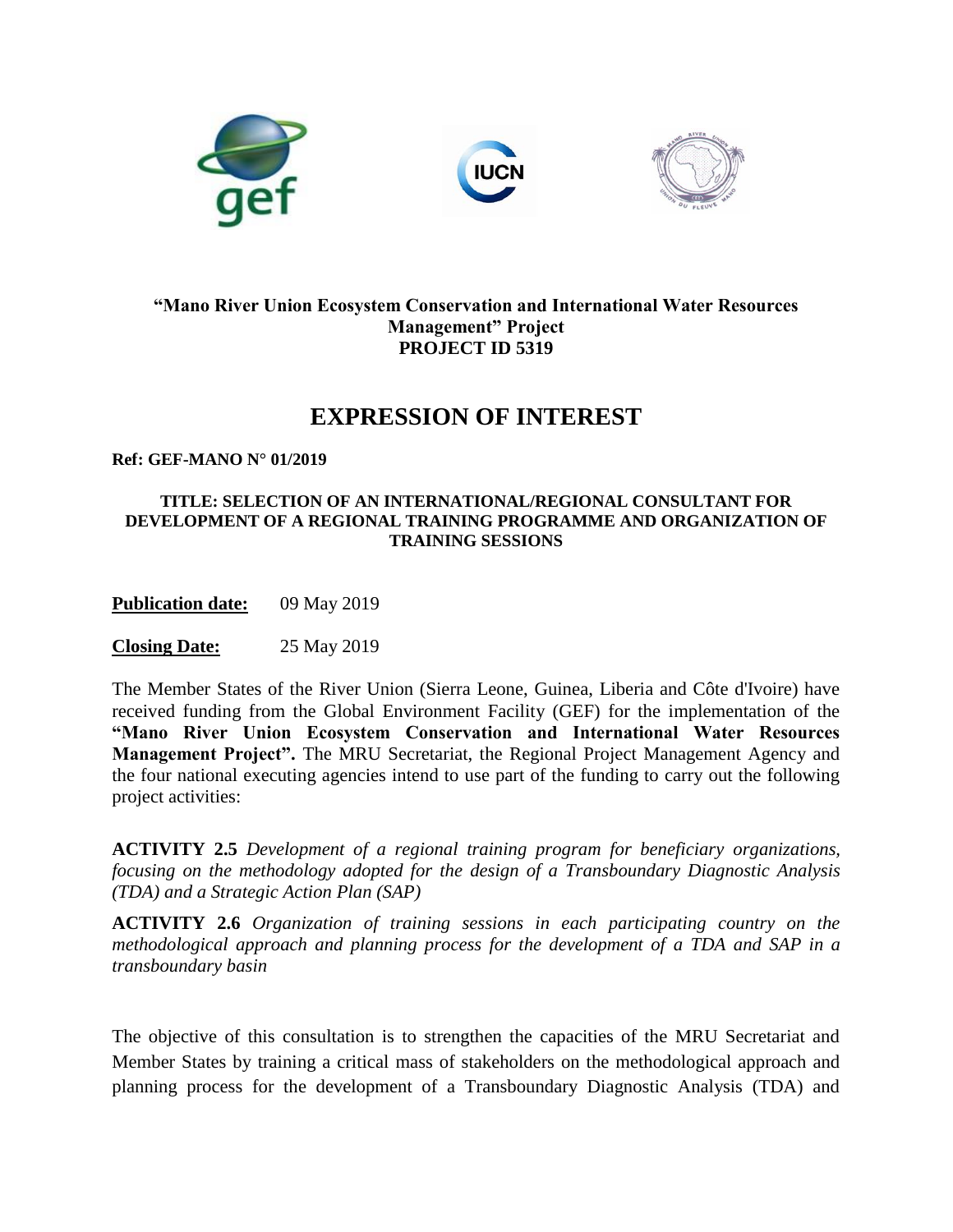Strategic Action Plan (SAP) by mainstreaming cross-cutting issues (gender, climate change, policy influence, etc.). Stakeholders in the 4 countries should be able to successfully carry out the process of developing and validating the TDA and SAP in the three priority basins.

The consultants shall be expected to use the technical tools recognized by the GEF for basinwide planning.

The specific objectives are as follows:

- Develop a regional training plan for stakeholders working in the Mano, Moa/Makona, Kolente/Little&Great Scarcies and Cavally river basins;
- Develop necessary training materials on SAP and TDA methodologies based on tools developed by GEF IW LEARN
- Develop specific training modules for better gender-mainstreaming in the TDA and SAP process;
- Develop specific training modules for better knowledge and effective management of climate change in the development of SAP for transboundary river basins;
- Organize training sessions at the regional level and in transboundary river basins for the stakeholders (MRU, Member States and implementing partners);

Although not exhaustive, the Consultant's assignments shall cover the following:

- Literature review to capitalize on relevant and innovative research findings on TDA and SAP processes, with regional-scale climate change to be shared with the various participants;
- Review of the 4 national reports of study 2.4 and 2.5 on "determining the training needs" of stakeholders in the Moa/Makona, Cavally and Kolente/Great Scarcies &Little Scarcies/Kaba basins";
- Drafting a regional synthesis report on the training needs;
- Development of the regional training program;
- Development of training modules and materials (simple, clear and effective to facilitate knowledge transfer);
- Delivery of training for the MRU, Member States and implementing partners working in the Cavally, Mano, Moa/Makona, Little&Great Scarcies river basins;
- Conduct an evaluation at the end of the training to justify the delivery of certificate to each participant.

The aforementioned tasks are an indicative minimum; the Consultant could complete them to ensure that all the outcomes and objectives of the study are achieved.

The Mano River Union, hereby, calls on eligible consulting firms (consortia of academic and/or research institutions, etc.) to express their interest in providing the services described above.